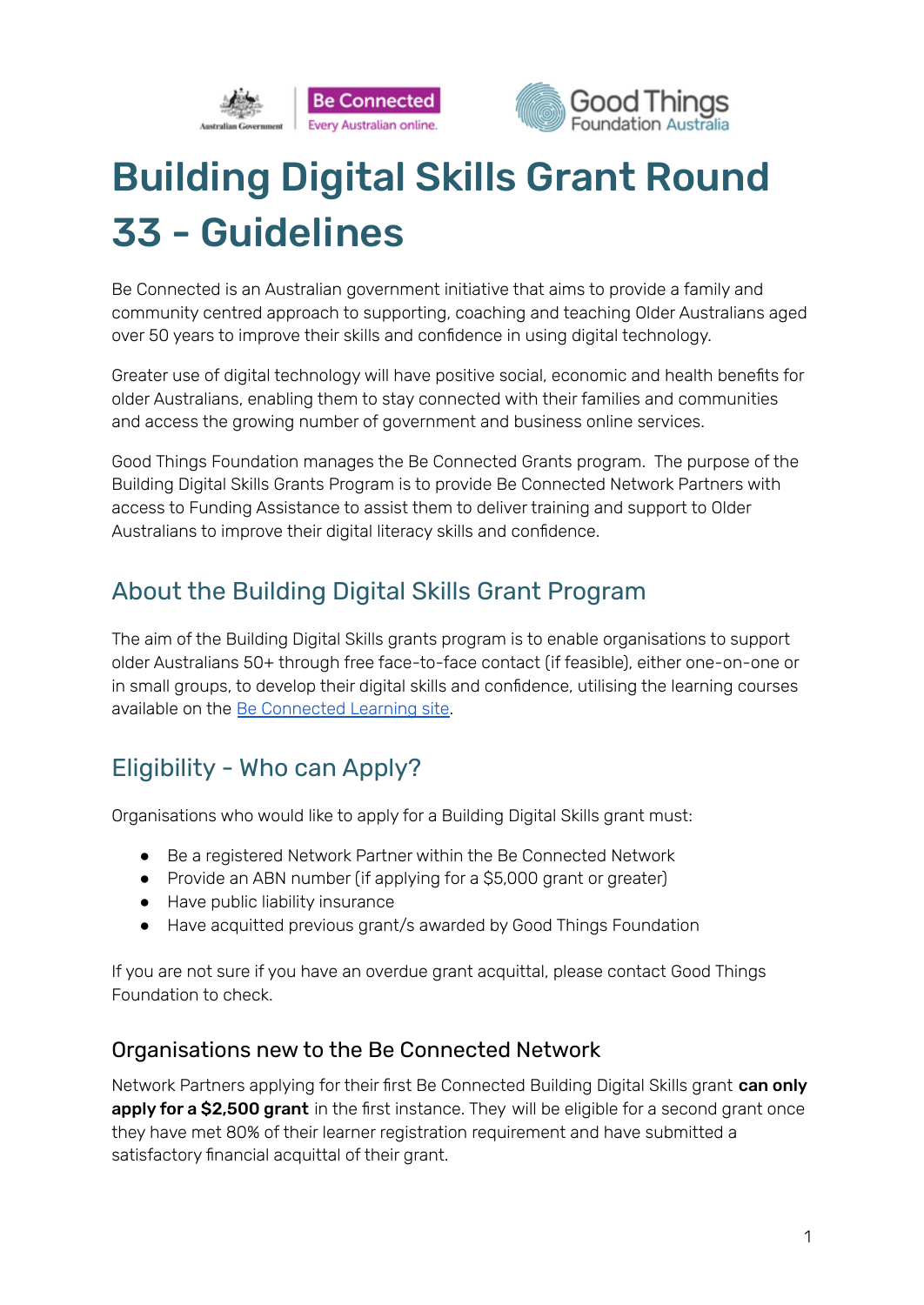#### Existing Network Partners

Network Partners in receipt of an Activation or Building Digital Skills grant who wish to expand the reach can apply for a Building Digital Skills grant once they have met 80% of their learner registration requirement.

Please note that Network Partners will be limited to two Building Digital Skills grants in a 12 month period.

### Term of Grant and Contract Size

The term of the grant is 12 months.

There are 6 different contract sizes available to apply for. Please apply under the contract you would like to apply for. Please be honest when answering this question as it will help us with assessment and allocation.

Successful applicants will be expected to meet the following requirements as part of the funding program:

#### Standard Contracts

| Contract size                                                                        | \$2,500 | \$5,000 | \$10,000 | \$20,000 |
|--------------------------------------------------------------------------------------|---------|---------|----------|----------|
| Number of<br>Older<br>Australians<br>supported to<br>gain digital<br>literacy skills | 30      | 75      | 150      | 300      |

#### Specialist Contracts

| Contract size                                                                        | \$2,500 | \$5,000 |
|--------------------------------------------------------------------------------------|---------|---------|
| Number of<br>Older<br>Australians<br>supported to<br>gain digital<br>literacy skills | 15      | 37      |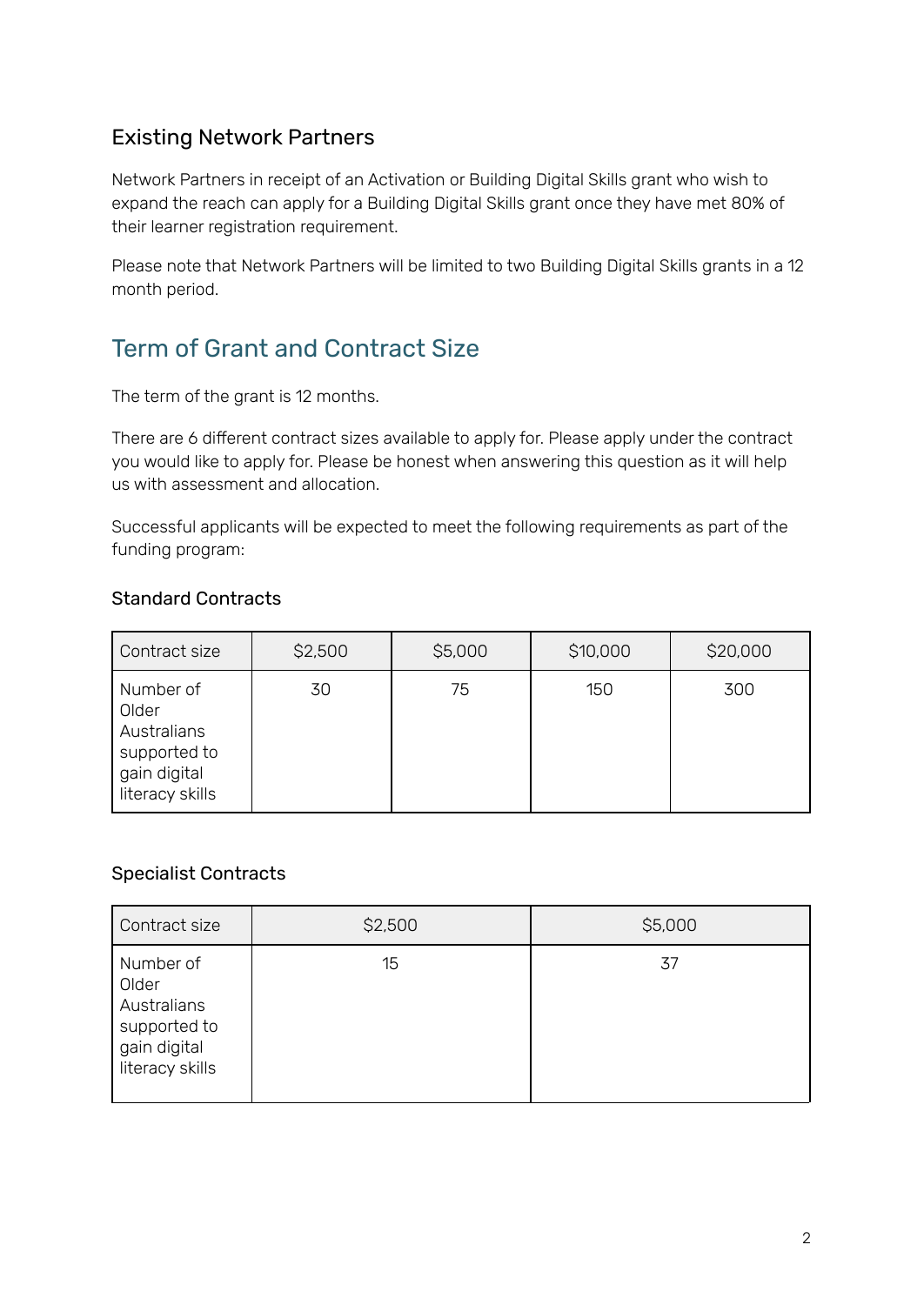### Specialist Contracts

Specialist contracts are available to Network Partners who are specifically targeting very hard to reach Older Australians – such as:

1. **Those in remote and outer regional areas** - To check if you are located in a remote or outer regional area, please use the Doctor [Connect](https://www.health.gov.au/resources/apps-and-tools/health-workforce-locator/health-workforce-locator) website to enter the location you will deliver your project. Select the tickbox "ASGS 2016" and enter your organisation's address in the "find address" dropbox and click "Search location".

If your location is categorised as one of the following, you can apply for a specialist contract:

- Outer Regional (RA 3)
- Remote (RA 4)
- Very Remote (RA 5)

If your location is categorised as being located in *Major Cities* (RA 1) or *Inner Regional* (RA 2), you do not qualify to apply for a Specialist contract.

## **OR**

#### 2. **Supporting older Australians with significant barriers to learning**, such as:

- Older Australians with disabilities,
- Indigenous Australians, or
- Older Australians from Culturally and Linguistically Diverse (CALD) community

Applicants applying for a Specialist contract to support older Australians with significant barriers to learning must clearly demonstrate that they will be solely targeting learners within one of the above mentioned demographics.

#### **Note**:

If you apply for a Specialist contract when not eligible, and are successful, we will amend your contract to a Standard contract.

### What do I have to do for the grant?

Each organisation receiving a Building Digital Skills grant will be required to:

● Support older Australians aged 50+ gain basic digital literacy skills and confidence through free face-to-face contact (if feasible), either one-on-one or in small groups (you can learn more about how to deliver a digital literacy project in our [Delivering](https://www.beconnectednetwork.org.au/events-webinars/webinars) [Digital](https://www.beconnectednetwork.org.au/events-webinars/webinars) Skills webinar)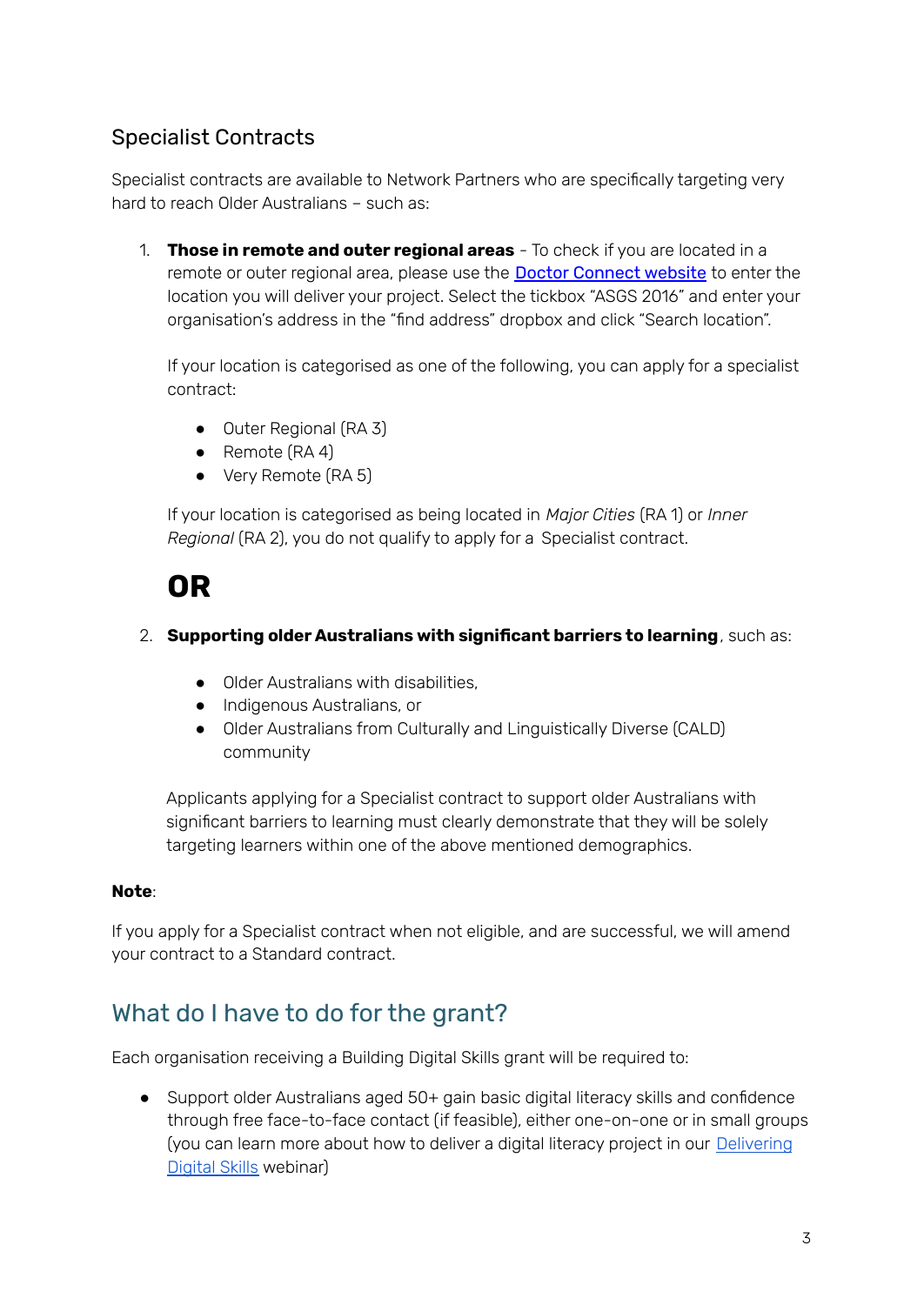- Utilise the learning courses available on the **Be [Connected](https://beconnected.esafety.gov.au/topic-library) Learning site** to teach older Australians digital skills
- Ensure learners attending a digital literacy skills session complete a sign-in form
- Register the learners and their Be Connected activities on Good Things Foundation's data and performance management system - [CaptureIT](https://www.beconnectednetwork.org.au/sites/default/files/registering_learners_with_captureit.pdf)
- Attend our learner [management](https://www.beconnectednetwork.org.au/events-webinars/webinars) webinar within one month of being notified of funding (not applicable for Network Partners who have already attended a learner management webinar)
- Complete a short quarterly or monthly survey
- Be prepared to share learner journeys and good news stories so that Good Things Foundation can create case studies
- On completion of delivery, submit a financial acquittal to show actual expenditure

### Delivery and how this is measured

#### First time Building Digital Skills applicants

All delivery will be measured by the number of learners and activities registered on CaptureIT.

Registered learners will need to complete a minimum of 10 activities from any of the topics on the Be Connected website. Completion of 10 activities should take approximately 30 minutes.

### Returning Building Digital Skills applicants

The total number of Older Australians supported to gain digital literacy skills can include existing registered learners you supported and reported on a previous grant.

Network Partners who have existing learners who wish to continue their learner journey, can now roll them over into the new contract and they will count towards the contracted number of learners you are required to support. **The maximum number of existing learners who can count towards your target number of learners is 50% (a minimum of 50% must be new learners)**.

For example, if an organisation is awarded a:

- \$2,500 contract to support 30 older Australians considering the requirement that a minimum of 50% must be new learners, you can meet this target through 15 new learner registrations plus 15 existing learners from a previous contract
- \$10,000 contract, you will be required to support 150 older Australians. You can meet this target through 75 new learner registrations and 75 existing learners. It doesn't have to be a 50/50 split. If an organisation only has 50 existing learners who wish to continue their learner journey, then in this example, you will be required to engage 100 new learners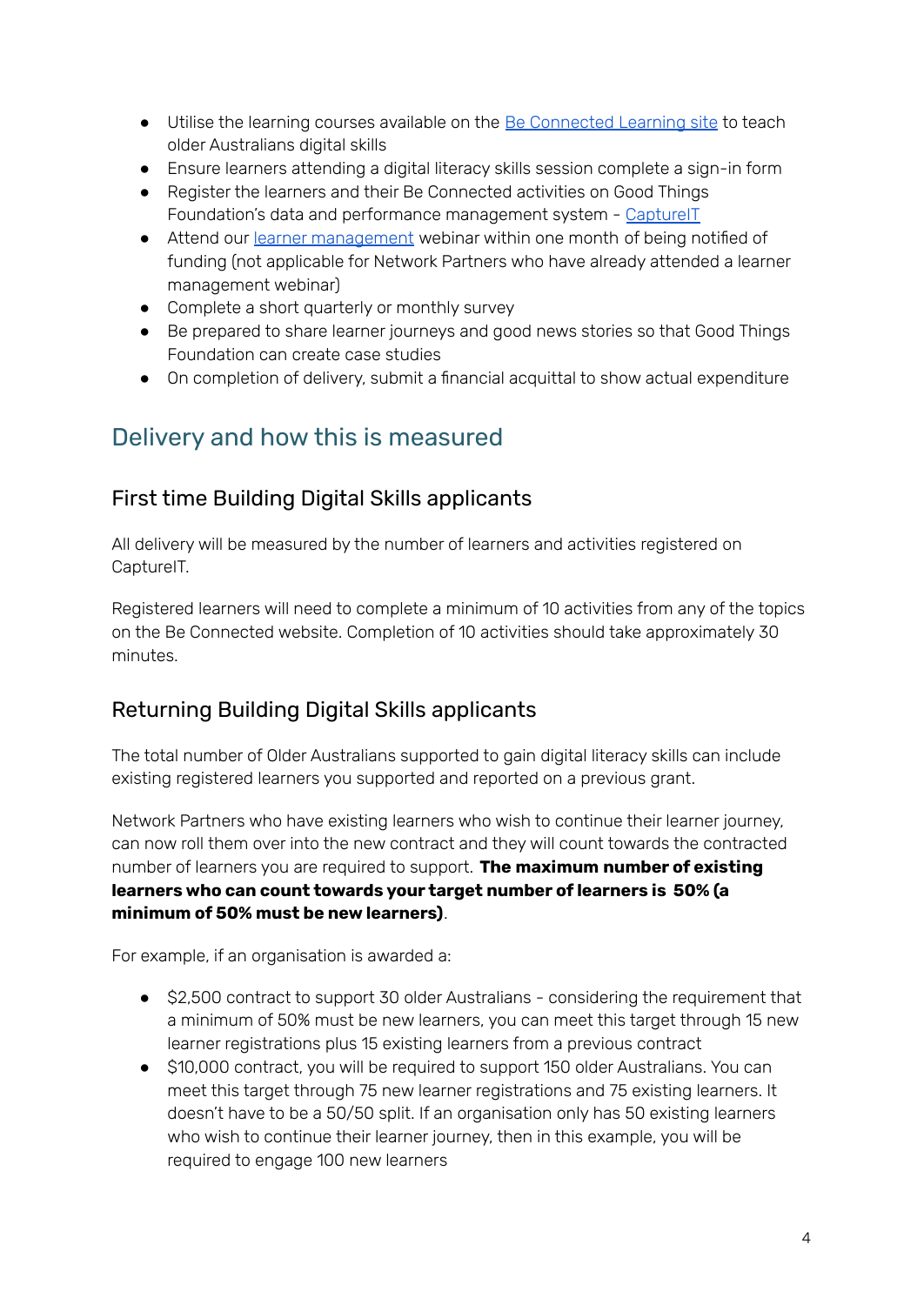All learners will be registered on CaptureIT. New learners will need to complete a minimum of 10 activities from any of the topics on the Be Connected website, while existing learners will need to complete an additional 15 activities. All Learners and their Activities must be recorded on CaptureIT.

Organisations should clearly outline in their application form where their learners will be sourced from. **We want you to be specific** - mention the size of your demographic/target audience and special relationships/community connections that will help you engage new learners. Please refer to the application form below for more information.

### What are we looking for

Applications will be assessed on their merits with priority given to organisations that demonstrate:

- A viable project plan a clear outline of how you will deliver free face-to-face (if feasible) support sessions, including activities, outputs, responsibility and time frames
- Value for money activities and budget are appropriately aligned
- Need for the project
- Capacity to register the required number of learners
- Experience of key staff members
- How the project will be evaluated

### Use of funds

The funding can be spent on activities that can be justified as supporting older Australians to gain basic digital skills and confidence such as:

- New devices including computers, laptops, tablets
- Upgrading software for devices
- Internet fees
- Digital mentor expenses, including training to be a digital mentor
- Printing of learning materials for older Australian learners
- Police checks for all staff and mentors involved in delivering the Be Connected project
- Marketing/promotional costs

Exclusions:

● Funding cannot be used for capital works (building or construction materials)

### Notification and Payment

All Network Partners will be notified of the outcome of their application via email within two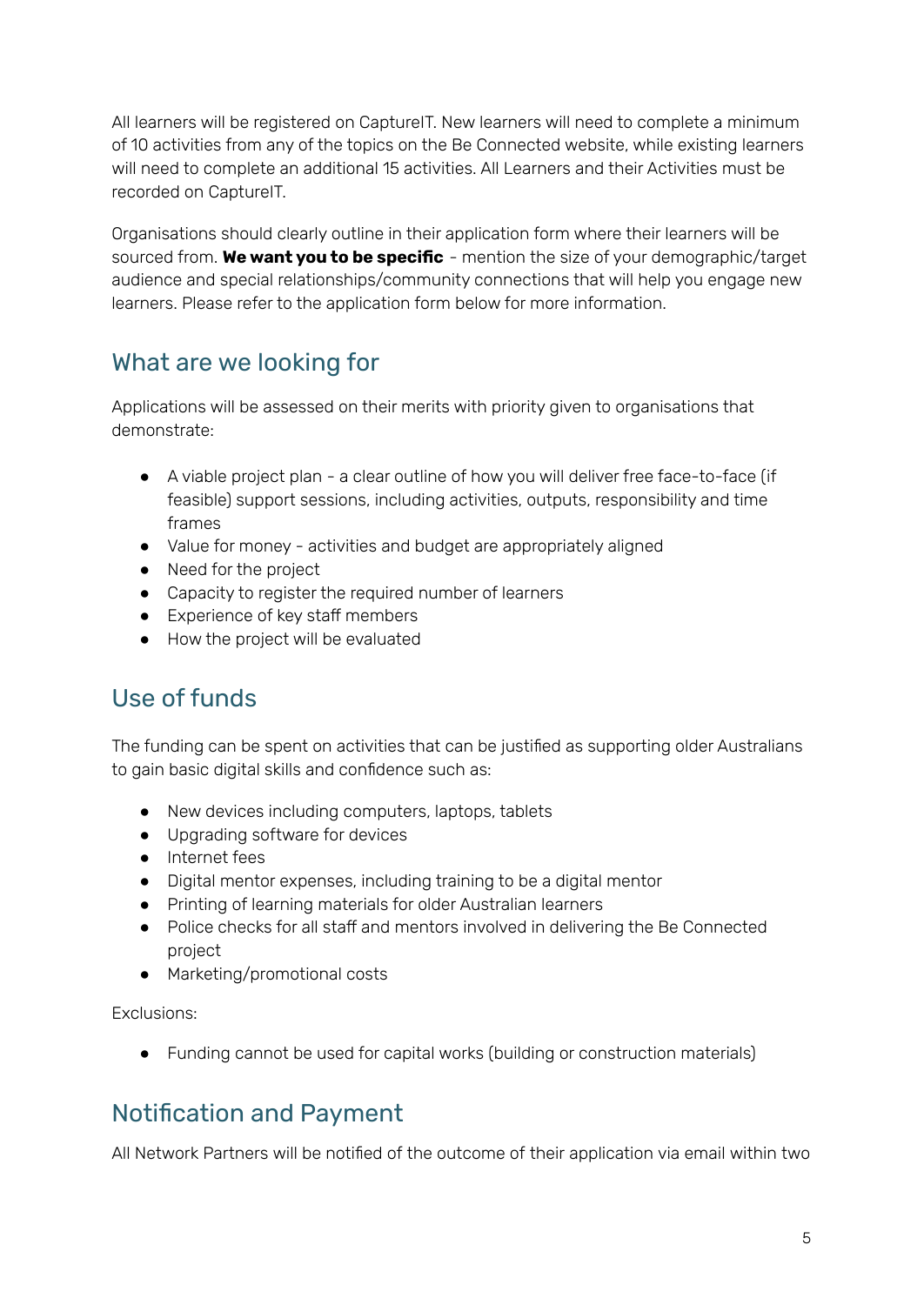weeks of the application closing date.

If your proposal is successful, the full amount of the grant, plus GST if applicable, will be transferred to your nominated bank account, once a contract has been accepted online and an invoice has been emailed to [connect@goodthingsfoundation.org](mailto:connect@goodthingsfoundation.org).

### Project Timeline

| Round    | <b>Application period</b>                             | <b>Notification of</b><br>results | <b>Payments</b><br>released* | Delivery start &<br>  finish date <sup> </sup> |
|----------|-------------------------------------------------------|-----------------------------------|------------------------------|------------------------------------------------|
| Round 33 | 30 May at 09:00 to<br>24 June 2022 at<br>23:45 (AEST) | 11 July 2022                      | 18 July 2022                 | 1 August 2022 - 31<br>July 2023                |

\*Payments will take around 3 working days to reach the nominated bank account.

### Grant Acquittal and Monitoring

On completion of your project, you must submit a financial acquittal accounting for expenditure of grant funds. The financial acquittal will be due within a month after the grant term ends.

All grant recipients are required to keep original receipts or other documents, which account for the expenditure of the grant, for up to five years after the grant was awarded.

Good Things Foundation staff may also visit Network Partners during the project to review compliance with the grant terms and conditions. You must keep and make available for us on request receipts of all grant expenditure, hard copies of signing-in sheets and marketing material.

We will provide you with reasonable notice of any compliance visit.

### Grant Terms and Conditions

Please ensure you have read the grant Terms and [Conditions](https://www.beconnectednetwork.org.au/sites/default/files/2022-05-23_round_33_-_be_connected_building_digital_skills_2021-24_terms_and_conditions.pdf) before you commence your application.

### How do I apply?

Applicants need to log in to the Be [Connected](https://www.beconnectednetwork.org.au/be-connected-network/apply-for-a-grant) Network Partner site and submit their application online.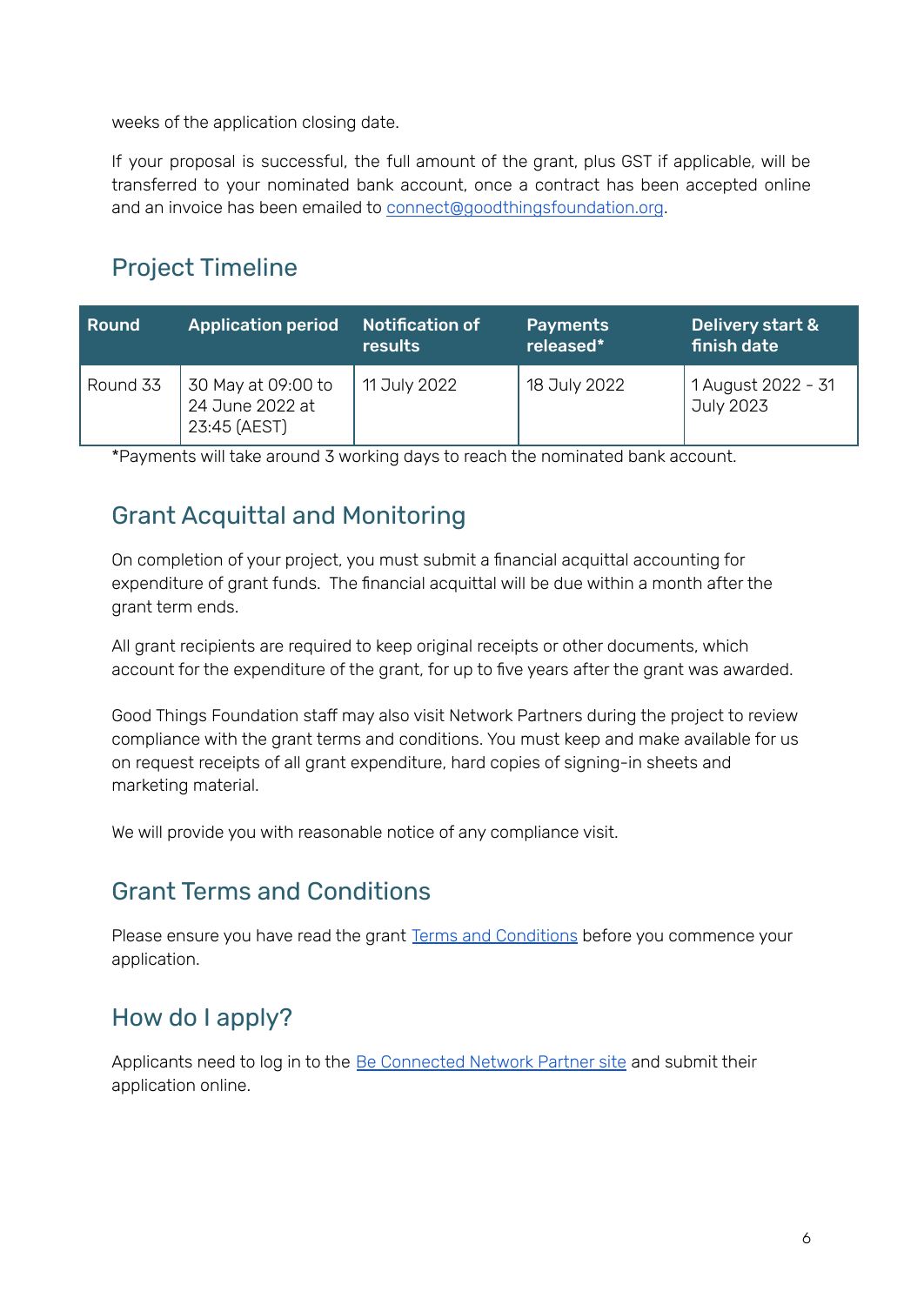### Points to note

Organisations need to be a part of the Be Connected Network to apply for a Building Digital Skills grant. If you are not yet a Network Partner, you can join using the [Joining](https://www.beconnectednetwork.org.au/join-the-network-step-1) the [Network](https://www.beconnectednetwork.org.au/join-the-network-step-1) page on our website. You can apply for the Building Digital Skills grant as soon as you submit the Join the Network form. Newly joined Network Partners will receive a phone call from one of our team members to welcome you to the Network and help process your application. There is no need to hold off on your Building Digital Skills grant application before this phone call.

Once your application is complete, please click "**Submit**" which will then allow you to review your application. After reviewing your application, please click "**Confirm**" **to finalise your grant application.** You will receive a confirmation email following the submission of our application.

### Application form

#### Step 1 - Accessing application form

Please select your organisation from the drop down box - the organisation you select is the organisation you are applying for funding for. In this section you should only be able to see the organisations that are attached to your account - *Please note that you need to have your browser set to accept cookies*.

There are 6 different contract sizes available:

- 1. Round 33 Be Connected, Building Digital Skills 2021-24 \$2,500 (to support 30 learners)
- 2. Round 33 Be Connected, Building Digital Skills 2021-24 \$2,500 Specialist (to support 15 learners in outer-regional, rural and remote areas )
- 3. Round 33 Be Connected, Building Digital Skills 2021-24 \$5,000 (to support 75 learners)
- 4. Round 33 Be Connected, Building Digital Skills 2021-24 \$5,000 Specialist (to support 37 learners in outer-regional, rural and remote areas)
- 5. Round 33 Be Connected, Building Digital Skills 2021-24 \$10,000 (to support 150 learners)
- 6. Round 33 Be Connected, Building Digital Skills 2021-24 \$20,000 (to support 300 learners)

#### **Please apply under the contract you would like to apply for.**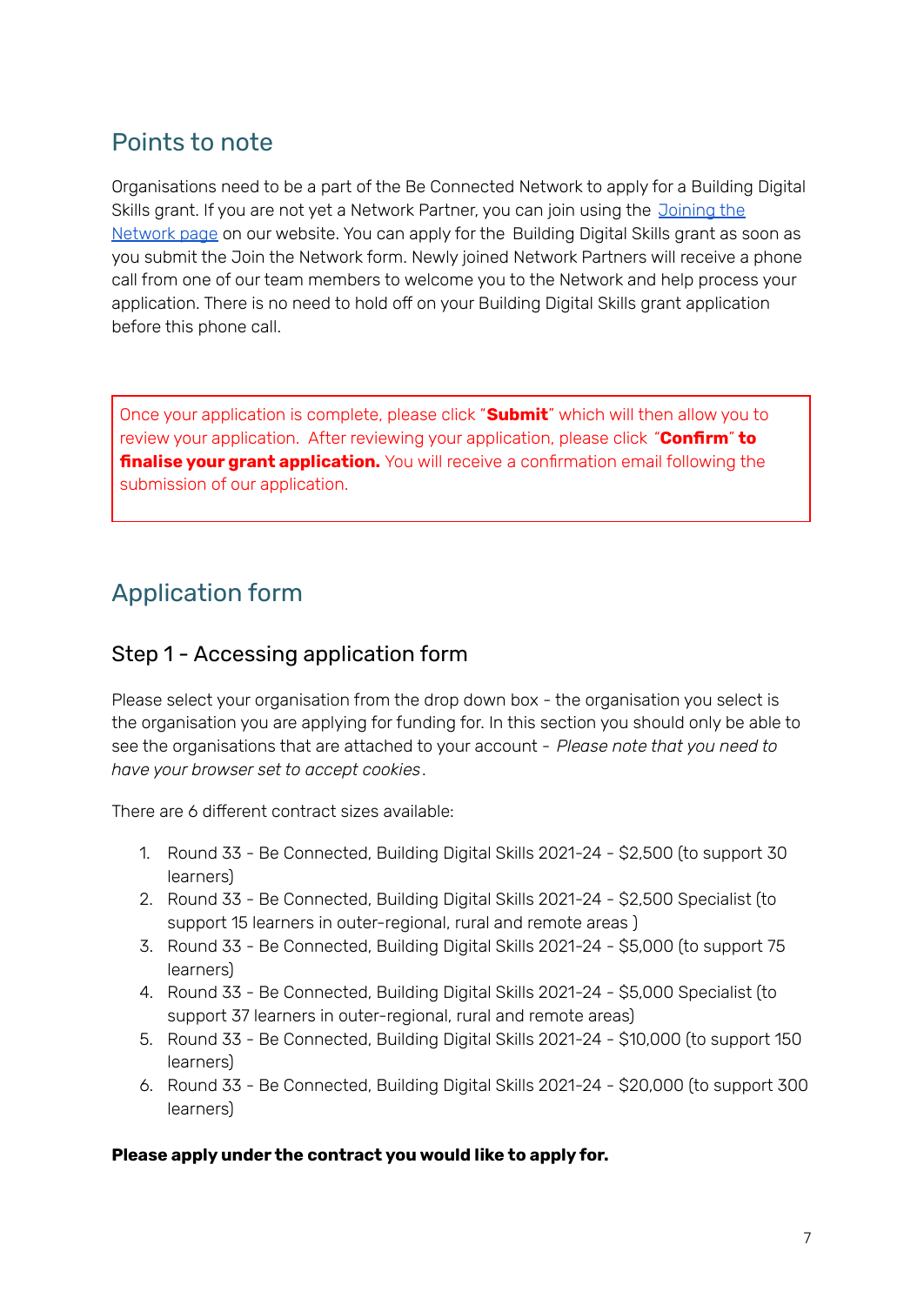#### Step 2 - Application questions

#### **Organisation Details** (this section will be pre-populated)

- Organisation ID:
- Organisation Name:
- ABN:

#### **Contact Details** (this section will be pre-populated)

- First Name:
- Last Name:
- Email:

#### **How did you hear about this funding opportunity?** (dropdown box, please select from

the following)

- Twitter
- Facebook
- Google search
- Linkedin
- Good Things Foundation (e.g. newsletter)
- Other funding site (e.g. Community Grants Hub)
- other

#### **Rationale for the Project**

- **Which beneficiary group(s) does your project seek to support?** (drop down box, please select one or more from the following)
- Aboriginal and Torres Strait Islander people
- Culturally and linguistically diverse individuals
- Older people (aged 50+)
- People with chronic/life limiting health conditions
- People with learning disabilities
- People with mental health conditions mild
- People with mental health conditions moderate
- People with mental health conditions severe
- People with sensory impairments
- Physically disabled people
- **What specific issue or problem will your project address?**

*This question has a 100 word limit*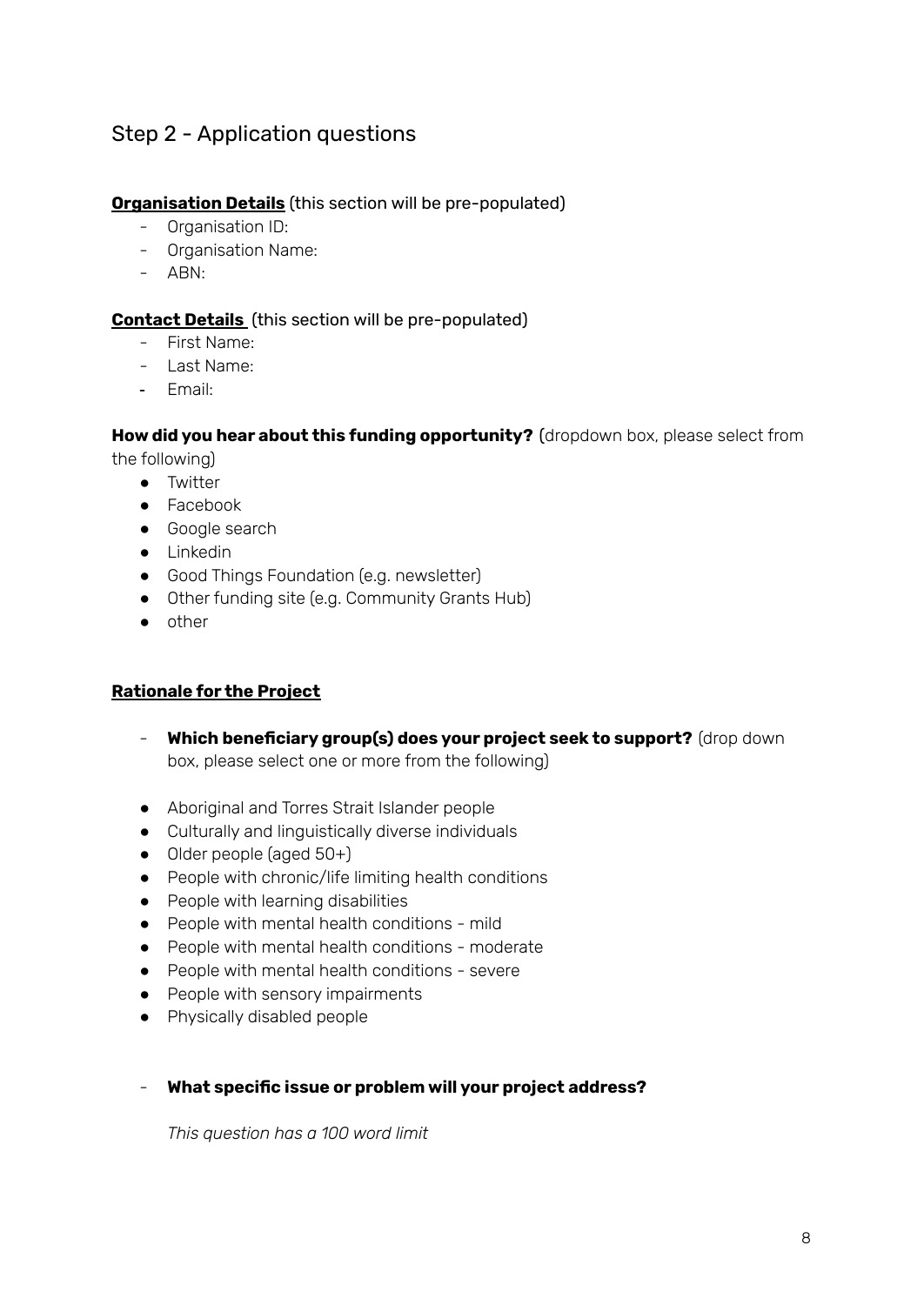#### - **What evidence (local/regional/national) have you got to support the need for this project?**

*This question has a 100 word limit*

#### **Delivery**

**- Outline your experience in delivering similar projects or working with people in similar places, or similar cohorts** (In your response please provide evidence of your organisation's capacity to register the required number of learners. We want you to be specific on how you will engage learners - mention the size of your demographic/target audience eg. you have 300 older Australians who already access your services, what networks/organisations you will work with to engage with new seniors.)

*This question has a 200 word limit*

#### **- Please outline the project's staffing and management, including key roles and responsibilities. Include information on how volunteers will be engaged in the project if applicable**

*This question has a 100 word limit*

#### **- Please outline the marketing strategies you will use to promote your project**

In this answer we want to know:

- What marketing strategies you will use to engage with older Australians to encourage them to attend your digital literacy sessions
- Which partners you already work with or plan to work with and how they will support your delivery
- Any specific campaigns you would plan or already have planned e.g. events during Adult learners week or Seniors week

*This question has a 200 word limit*

**- Please upload a detailed Project Plan** (you can access a project plan template [here](https://www.beconnectednetwork.org.au/sites/default/files/2021-06-24_project_plan_template_-_building_digital_skills.docx))

We want you to outline how you will deliver free face-to-face (if feasible) support sessions. The project plan should include: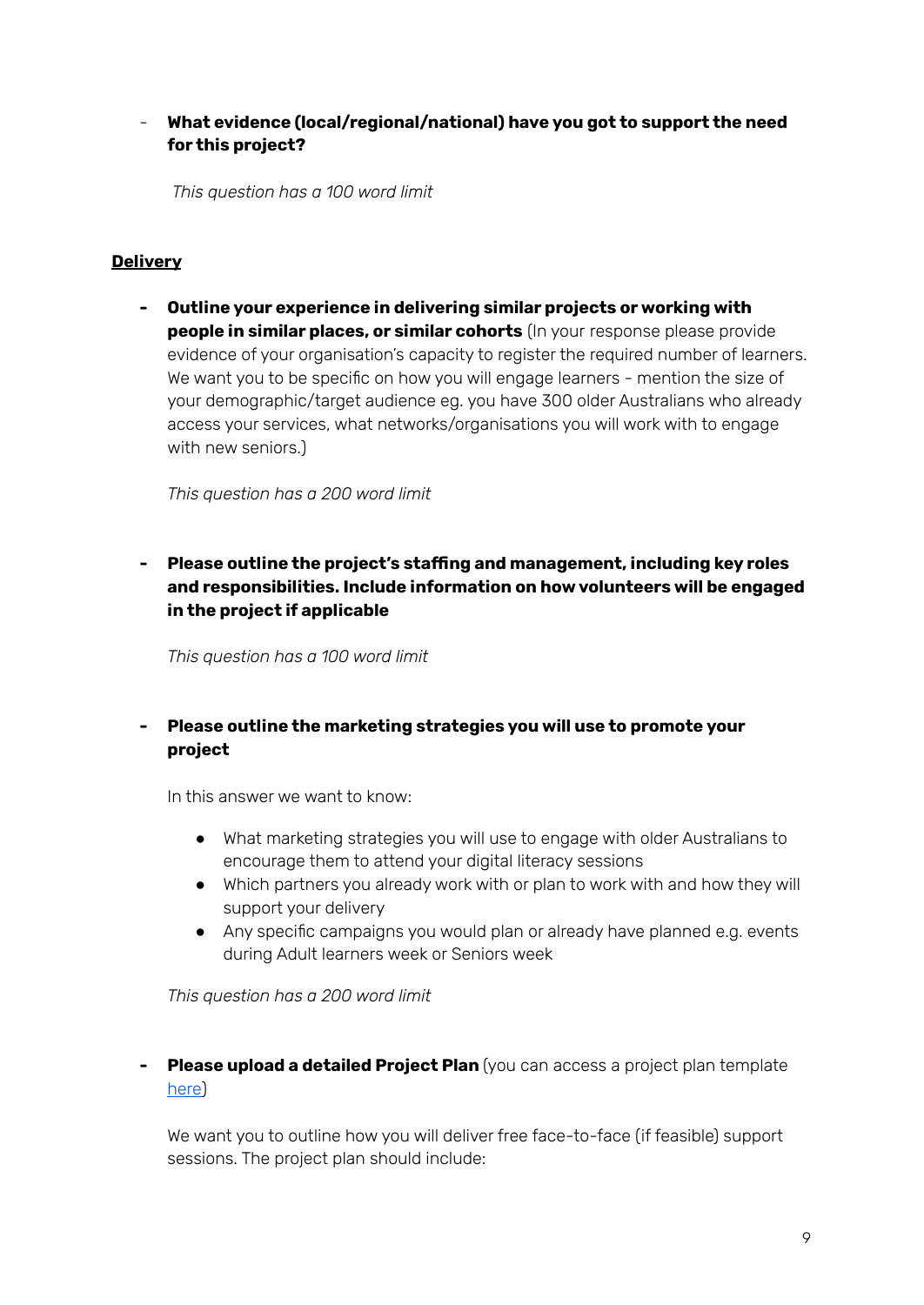- What you plan to do and how (Activities) and what effect this will have (outcomes)
- How you will embed the learning courses available on the Be Connected learning site
- How many free one-on-one or small group sessions will you run each month?

*This question has a 200 word limit*

#### **Impact and Assessment**

#### **- Please describe what outcomes you hope to achieve and how you will measure them**

In this answer we are looking for:

- How you will establish a baseline (the situation before the project began) against which the impact of the project can be compared
- How you will measure the progress of the project, so that you can make changes if necessary to ensure you deliver all outputs and outcomes
- How you will measure the overall final impact of the project
- What methods you will use to gather evidence for each stage of the evaluation, for example using an online survey or by interviewing the people who will benefit

Please note, the evaluation process should be relative to the contract size you are applying for. For example, we would expect to see a more in depth evaluation from an organisation who is applying for \$20,000 than \$2,500.

*This question has a 200 word limit*

#### **Financial**

**- Contract ID** (this section will be pre-populated)

#### **- What amount are you applying for?**

The amount needs to be the same as the contract size you are applying for, either \$2,500; \$5,000; \$10,000; or \$20,000. Please remember, first time applicants for a Building Digital Skills grant can only apply for a \$2,500 grant in the first instance.